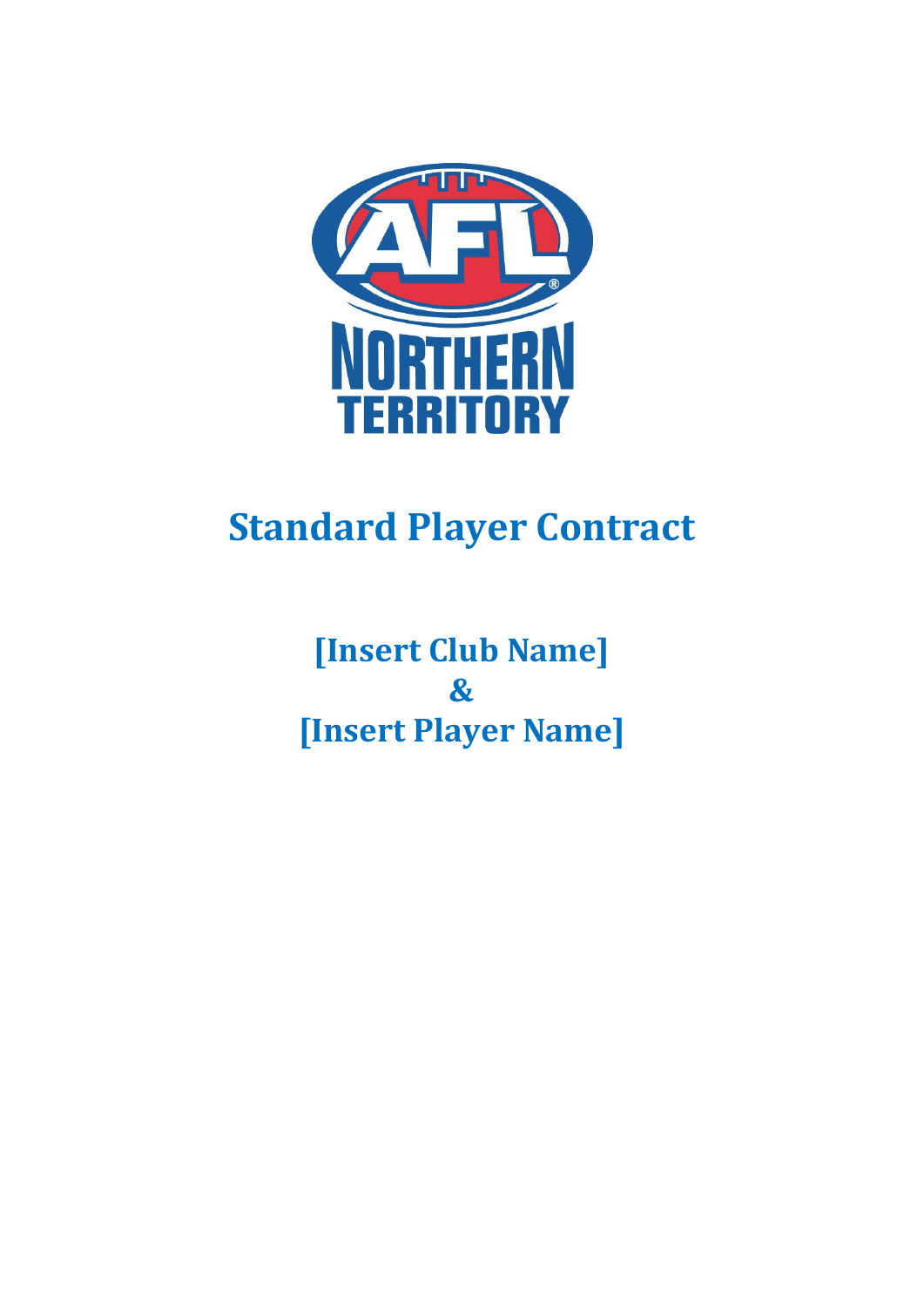### **ALL PLAYERS MUST TICK EACH BOX & SIGN THIS PAGE**

- 1. I understand that I am subject to the AFL Doping Code and understand that I may be suspended from playing or officiating Australian Football if found in breach of that Code
- 2. I understand that I am subject to the AFL Vilification & Discrimination Policy and that the AFL and its State Bodies do not tolerate discrimination or vilification.
- 3. I understand that I am subject to the AFL Gambling Policy and that I may face severe penalties if I am found in breach of that policy.
- 4. I understand that I am subject to the AFL Member Protection Policy and I may face penalties, including but not limited to a suspension, and my club may receive a sanction, if I am found in breach of that policy.
- 5. I understand that if I breach the AFL Laws of the game and/or the League Rules & Regulations, I may face penalties, including but not limited to a suspension, and my club may receive a sanction.
- 6. I understand that I am subject to the AFL Privacy Policy and the AFL Social Media Policy.
- 7. I understand that my registration to play Australian Football is subject to the National Player Transfer Regulations and the National Deregistration Policy.

(Policies accessible at[: www.afl.com.au/policies\)](http://www.afl.com.au/policies)

|  | Player Initial: |
|--|-----------------|
|--|-----------------|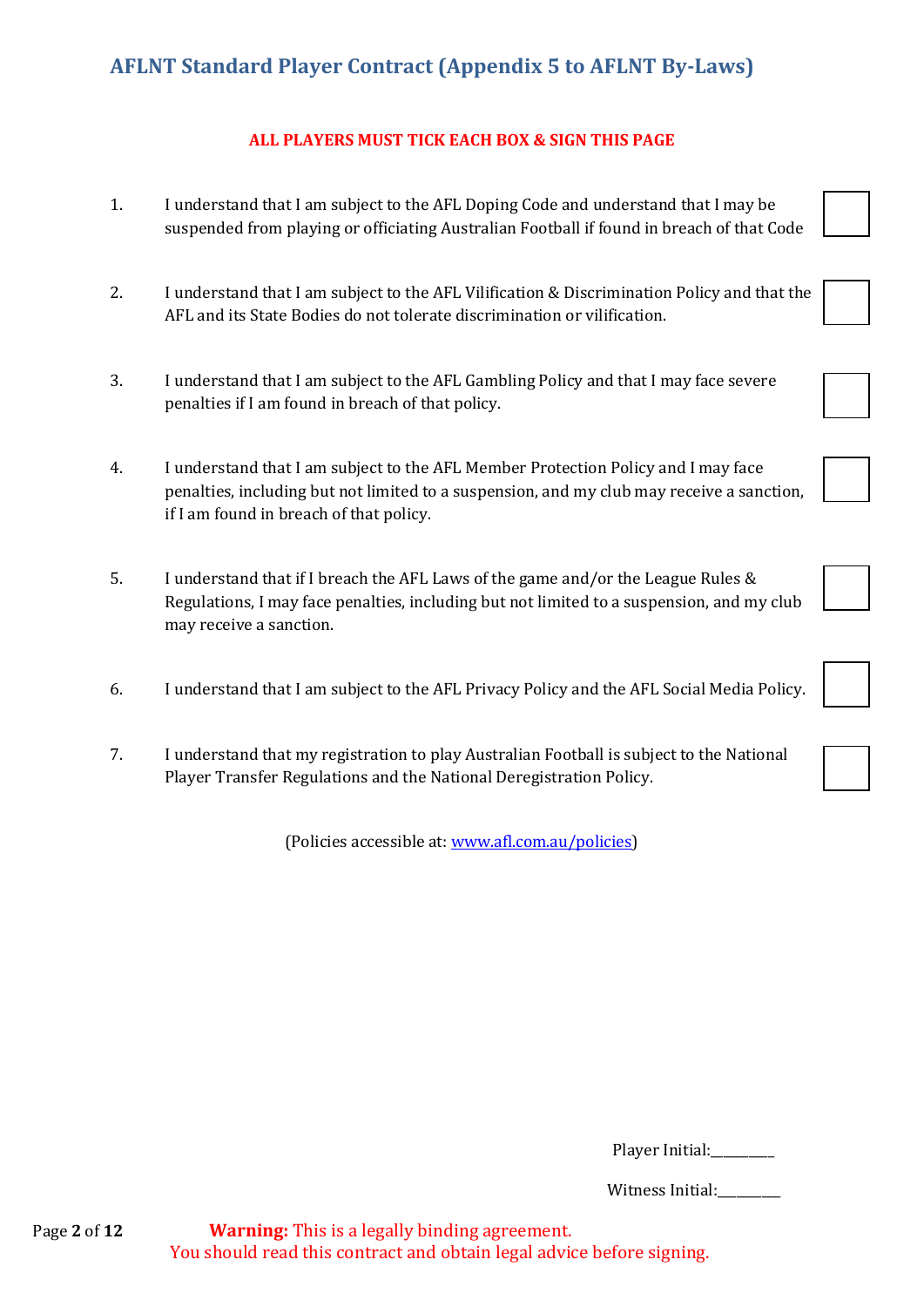| Contract Date: |           |
|----------------|-----------|
| Between:       | (Player)  |
| of:            | (Address) |
|                | (Address) |
| And:           | (Club)    |
| of:            | (Address) |
|                | (Address) |

#### **Background:**

- A. The player is a skilled Australian Football player and wants to contract to play Australian football for the club.
- B. The club wants to contract with the player to play Australian football for the club.

### **The Parties now agree as follows:**

### **1. Term**

1.1 This contract commences on the date on which the last of the parties signs it and shall, subject to the other provisions of this contract and subject to any variation, extension or renewal, terminate on 31 October (31 March for NTFL Contracts) in the last year referred to in Item 1 of the Schedule.

### **2. Players Duties**

- 2.1 The player agrees that during the term of this contract, including any extension or renewal of it, he/she will:
	- (a) Play for the club to the best of their skill and ability during the seasons referred to in Item 1 of the schedule;
	- (b) Obey all reasonable directions of the club, including the senior coach, general manager, board of directors and club management, including but not limited to attending all club training sessions and team meetings;
	- (c) Play in all matches in which he is medically fit to play and selected to play as directed by the club;
	- (d) Comply with all reasonable demands of the club including, but not limited to it's Code of Conduct (if any);
	- (e) Abide by and obey all rules & regulations whether established by the club, the state body or the AFL;

Player Initial: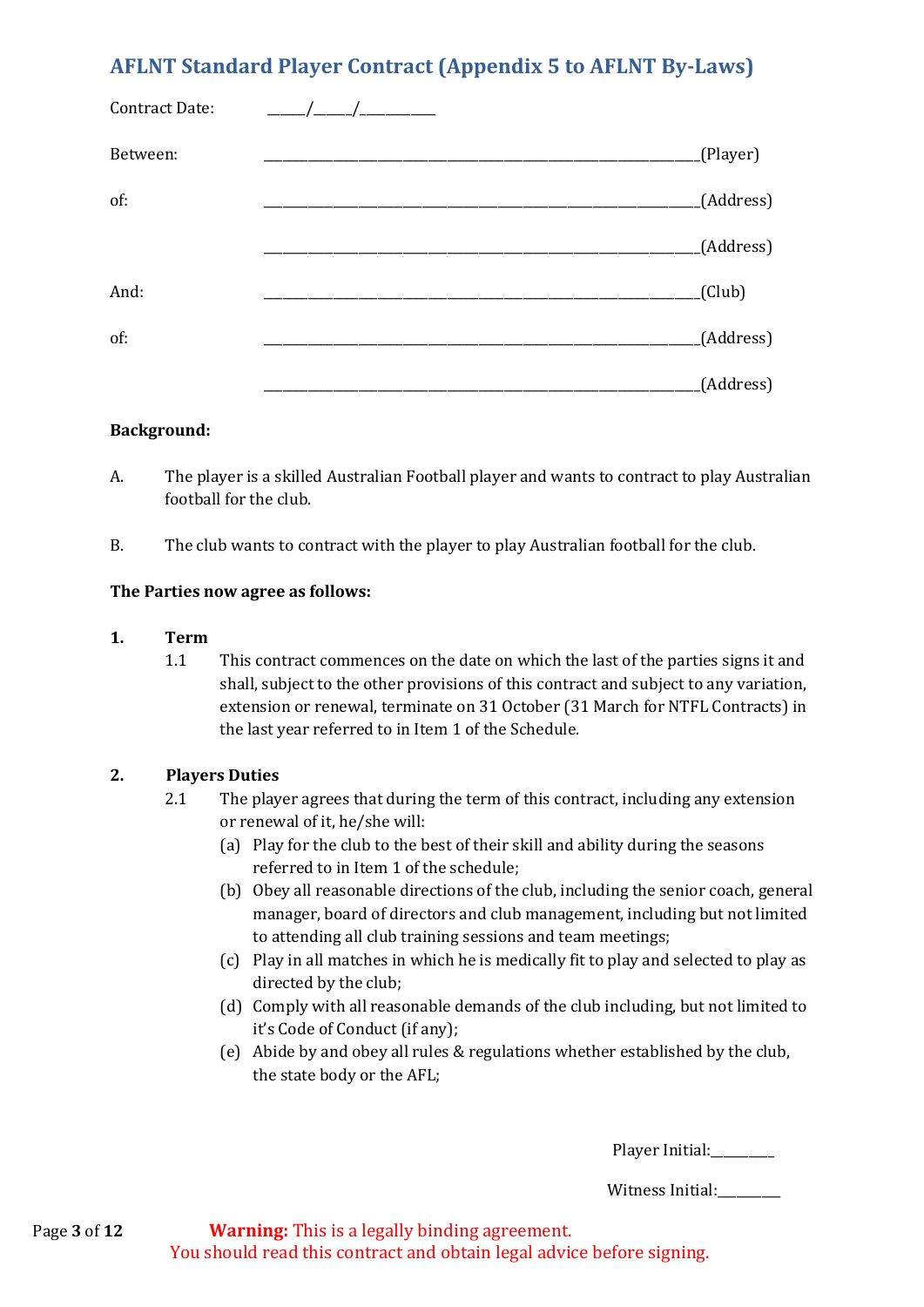- (f) Not enter into any contract, agreement, arrangement, understanding or option to play Australian football for any other club, company, person or entity without first obtaining the written consent of the club;
- (g) Not enter into any discussion, negotiation, contract, agreement, arrangement, understanding or option which would prevent the player or which gives the player or any other club, company, person or entity the right to prevent the player from complying with his obligations under this contract. Nothing in this clause 2.1(g) should be construed as preventing the player from engaging in employment or business other than in their capacity as a player;
- (h) Do everything reasonably necessary to obtain and maintain the best possible physical condition so as to render the most efficient service to the club;
- (i) Not enter into any contract, arrangement or understanding to promote the player's name, photograph, reputation, likeness and identity as an Australian football player or endorse any product or service in trade or commerce by means of advertising the fact that the player is registered Australian football player or player of the club, without first obtaining the consent of the club which consent shall not be unreasonably withheld; and
- (j) Not make any publicly broadcasted communication, whether via the internet, social media, or otherwise, that is, or may reasonably be interpreted as being prejudicial to the interests of Australian football without first obtaining the consent of the club.

### **3 Payment**

- 3.1 The club agrees to pay to the player:
	- (a) The sums set out in Item 2 of the schedule, in the manner specified (if any) in that schedule; and
	- (b) The player's reasonable cost of travel and accommodation required to fulfil their contractual obligations.

### **4 Facilities**

4.1 The club use reasonable endeavours to provide reasonable medical and training facilities and staff at all club training and matches.

### **5 Liability**

- 5.1 It is agreed between the club and the player that neither the club nor any agent of the club (including any independent contractor or volunteer from time to time engaged by the club) shall in any circumstances whatsoever be liable to the player for any loss, damage or injury of any kind arising directly or indirectly from any negligent act or omission (whether negligent or otherwise) on the part of the club or such agent acting in the course of, or in connection with his engagement with the club. In all circumstances, the club's liability to a player shall be limited to amounts recoverable, if any, under any policy of insurance effected by the club which insures the player against damage or injury of any kind.
- **6 Player Image**

| Player Initial: |  |  |  |
|-----------------|--|--|--|
|-----------------|--|--|--|

Witness Initial:\_\_\_\_\_\_\_\_\_\_

Page **4** of **12 Warning:** This is a legally binding agreement. You should read this contract and obtain legal advice before signing.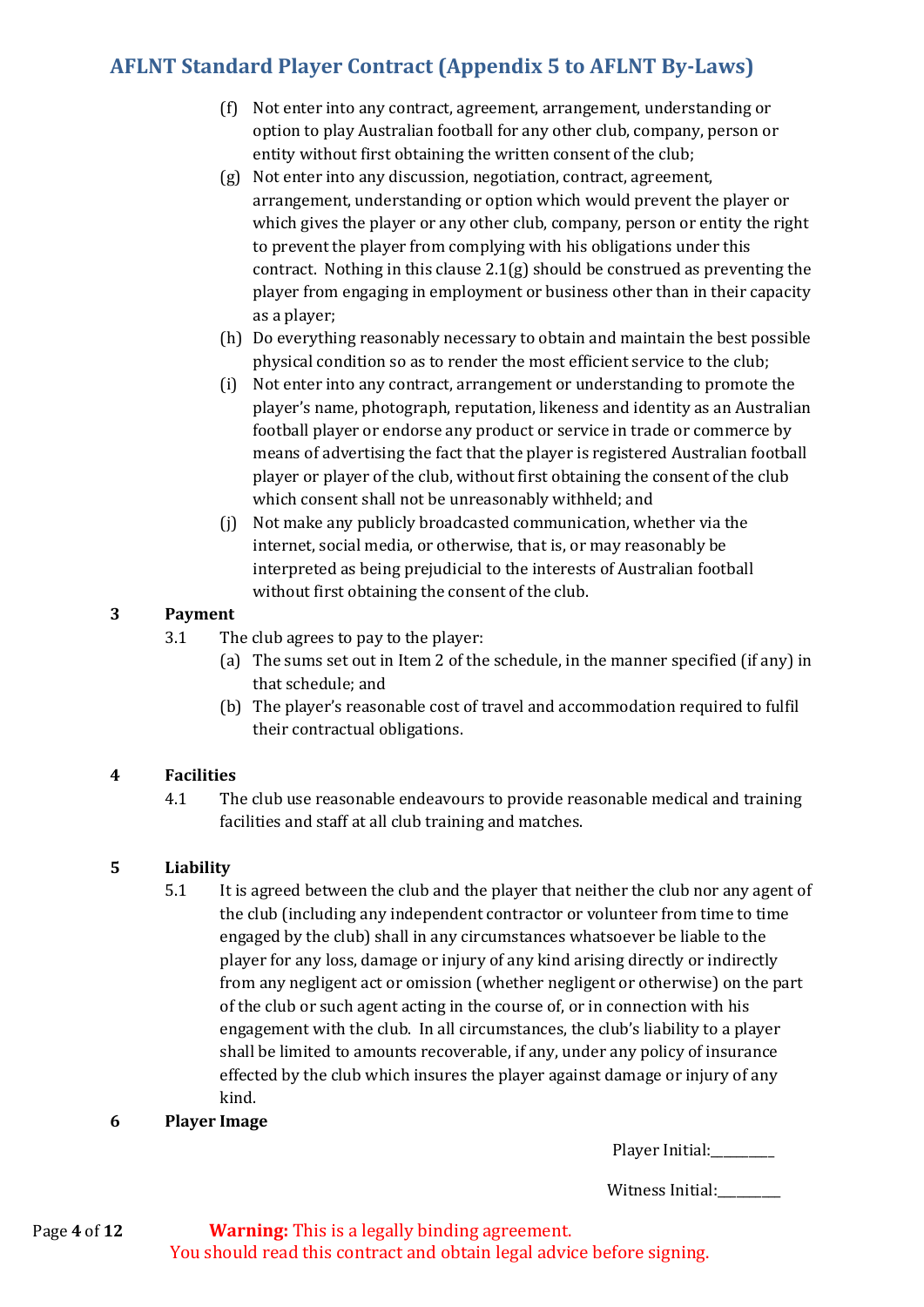- 6.1 Subject to clause 6.2, the player authorises the club to use their name, photograph, likeness, reputation and identity for promotional purposes.
- 6.2 Prior to exercising it's rights under clause 6.1, the club must inform the player and offer them an opportunity to object to the exercise of the rights.

### **7 Rules**

- 7.1 The player acknowledges and agrees with the club:
	- (a) To comply with and observe the rules during the term of this contract;
	- (b) That the rules provide for the state body or relevant league to obtain information as to payments made to players and their associates by the clubs;
	- (c) That the rules are necessary and reasonable for the purpose of protecting and promoting the game of Australian football;
	- (d) That the rules may restrict the freedom of the player to transfer from the club to another and may restrict the total football payments that a club may give to or apply for the benefit of it's players but that the rules are necessary and reasonable for the purpose of:
		- i. Achieving an even and well matched competition;
		- ii. Ensuring that the competition is properly organised and well administered; and
		- iii. Supporting junior development of players to support the future of the competitions.
	- (e) The acknowledgement and agreement by the player contained in clause 7.1 may be pleaded as an absolute bar to any proceedings, suit or action in relation to the rules against the club, the state body or the relevant league or the AFL.

### **8 Unavailability & Match Payments**

- 8.1 If the player sustains an injury and where such injury prevents the player from playing football for the club, the club may at it's discretion terminate or reduce the amounts payable to the player.
- 8.2 If at any time during the term of this contract the player is unavailable to play football for the club:
	- (a) As a result of suspension, disqualification or deregistration by the club or applicable tribunal, for breaching the rules; or
	- (b) By virtue of his or her inclusion on an AFL club senior or rookie list or in an AFL club team pursuant to relevant AFL rules;

The club may at it's discretion, terminate or reduce all payments to which the player would have otherwise been entitled in respect of such matches or period when the player was unable to play football for the club as a result of such unavailability.

8.3 For the avoidance of doubt, the player acknowledges that the has no entitlement whatsoever to a match payment otherwise than in respect of matches played, subject to the discretion of the club.

### **9 Playing List**

Player Initial:

Witness Initial:\_\_\_\_\_\_\_\_\_\_

Page **5** of **12 Warning:** This is a legally binding agreement. You should read this contract and obtain legal advice before signing.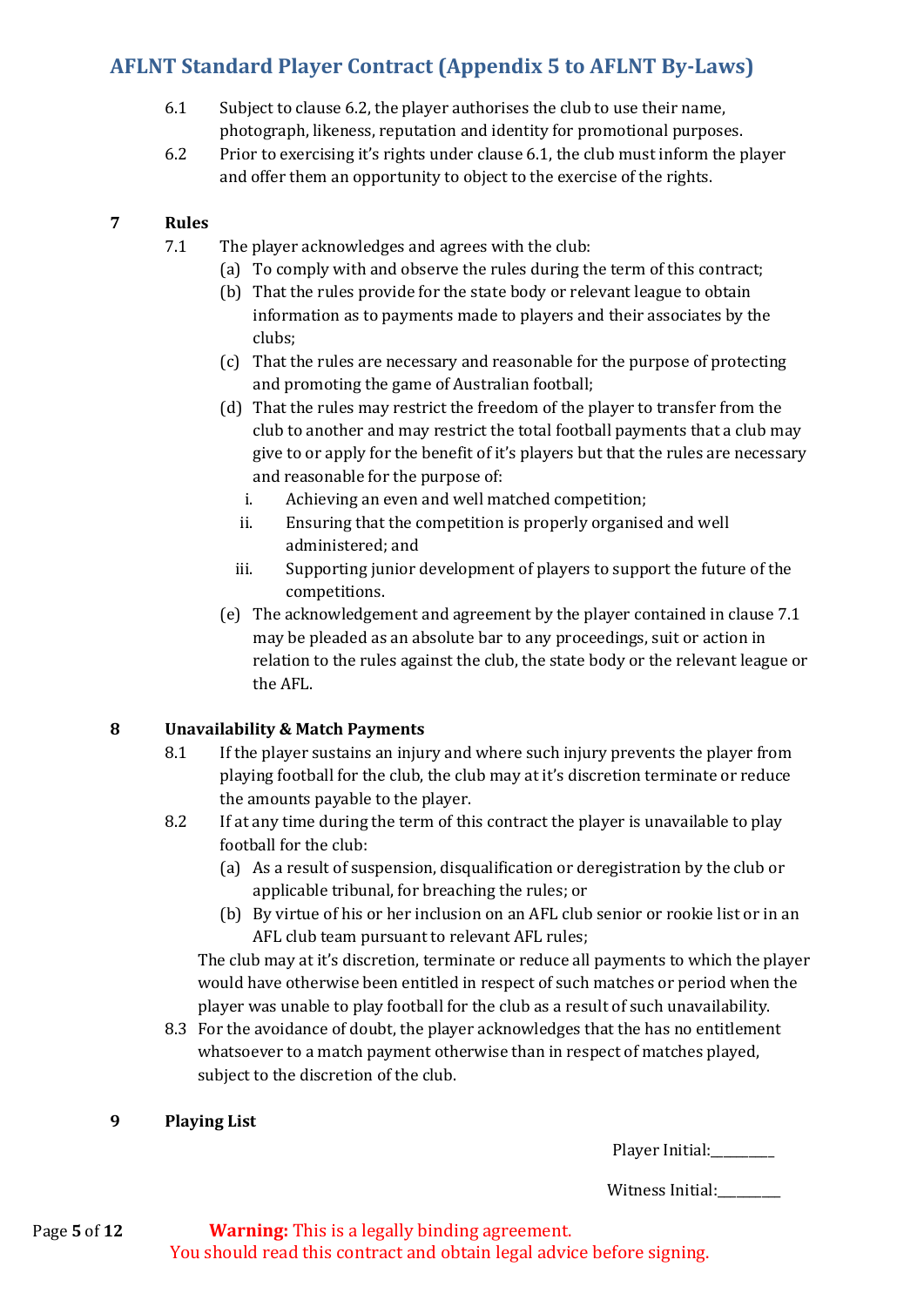- 9.1 This agreement is subject to the club selecting and maintaining the player on it's playing list during the term.
- 9.2 The club must not, without the player's consent, remove the player from the club's playing list between 30 June and 30 September (31 December and 31 March for NTFL contracted players) in each year during the term of this contract, including any renewal or extension thereof.
- 9.3 If the club removes the player from it's playing list otherwise than in accordance with clause 9.2, the club must:
	- (a) Pay the player amounts earned up to and including the date of removal; and
	- (b) If the player is removed during the season, a pro-rata payment of the amount specified in the schedule as a base payment (if any) for that season. Subject to the payment of any amounts owing and to the rights of any party to make a claim in accordance with this agreement, this contract will automatically terminate.
- 9.4 The pro-rata payment referred to in clause 9.3 will be calculated by multiplying the base payment for that season by a fraction, the numerator of which is the number of matches played by the club prior to the removal of the player and the denominator of which is the total number of matches to be played by the club for that season.

### **10 Anti-Doping**

- 10.1 The player acknowledges and agrees that they may be subject to drug testing (performance enhancing and illicit) under the AFL Anti-Doping Code, or other codes in place, as applicable, from time to time, and in accordance with such they acknowledge and accept that they may be subject to drug testing conducted by ASADA, or any agency appointed by the AFL or state body.
- 10.2 The player agrees to submit themselves from time to time to a drug test (including without limitation a blood or urine sample) at the request, expense and under the direction of the club, the AFL or the state body. The player agrees to provide all reasonable assistance and comply with all directions of the club, AFL, the state body or the Australian Sports Drug Agency in accordance with the AFL Anti-Doping Code.

### **11 Dispute Resolution**

- 11.1 Subject to the rules, any dispute between the parties in connection with this agreement that arises either during the term of this contract or following it's termination, must be referred for determination by a nominee of the state body CEO (CEO's nominee).
- 11.2 A referral under clause 11.1 must be made in writing and must contain a precise statement of the issue(s) in dispute, the relevant facts giving rise to the dispute, and be sent to the other party. The CEO's nominee must adjudicate upon any dispute referred to them for determination within fourteen (14) days of the date of request for such adjudication by any party.

### **12 Voluntary Assumption of Risk & Medical Disclosure**

|  | Player Initial: |
|--|-----------------|
|--|-----------------|

Witness Initial:\_\_\_\_\_\_\_\_\_\_

Page **6** of **12 Warning:** This is a legally binding agreement. You should read this contract and obtain legal advice before signing.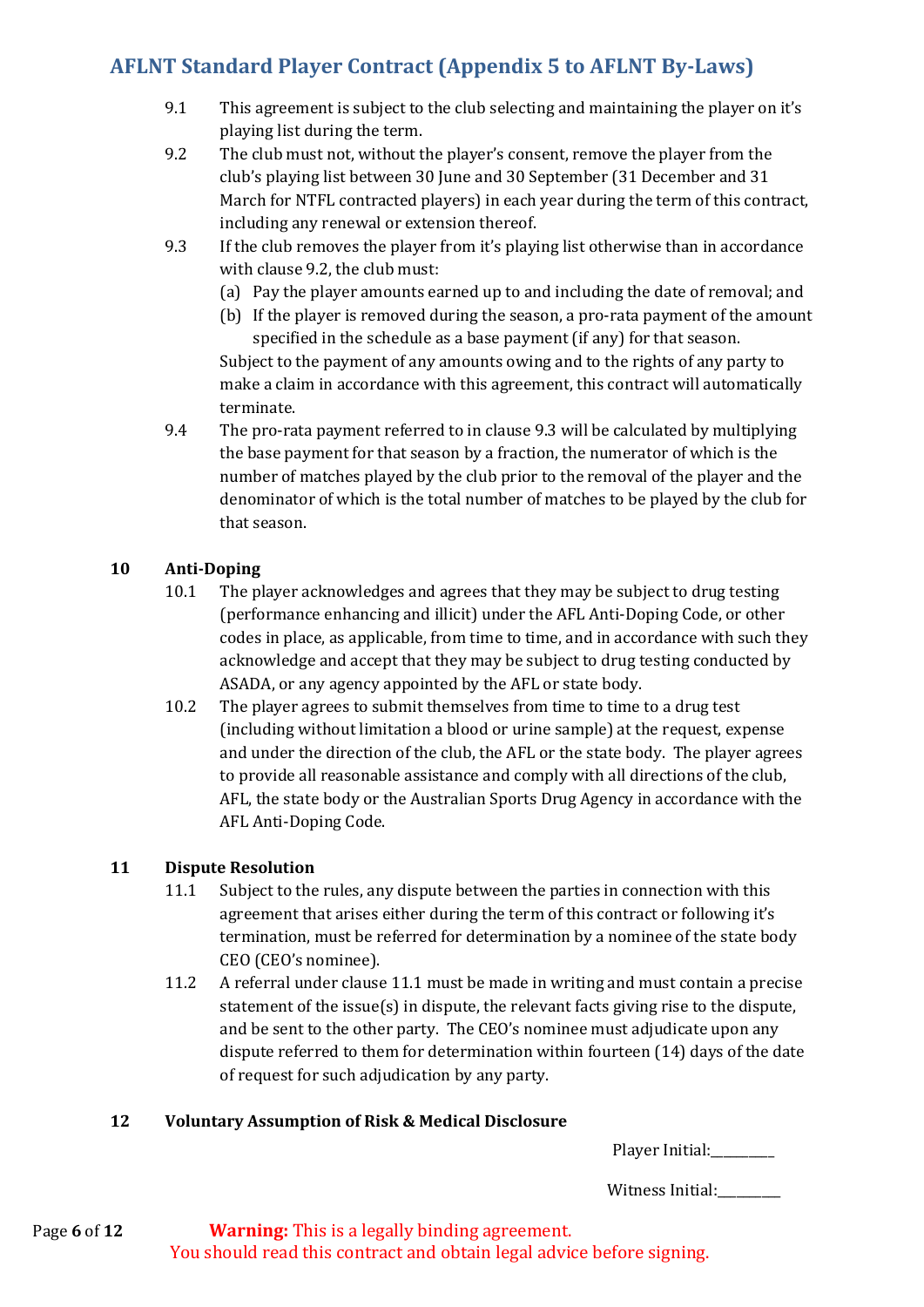- 12.1 The player acknowledges and agrees that:
	- (a) Australian football is a vigorous body contact sport in which physical injury is likely to occur from time to time; and
	- (b) He/she takes upon themself the risk both physical and legal, of injury arising in the course of training for and participating in a game of Australian football.
- 12.2 The player must disclose to the club any physical or mental condition or ailment which could affect the ability of the player to carry out his obligations under this contract.
- 12.3 The player will on request by the club, complete any reasonable questionnaire presented to them by the club concerning the medical condition of the player.

### **13 Personal Accident and Medical Insurance Coverage**

- 13.1 The player will be recovered for personal accident insurance benefits under the JLT National Insurance Program, subject always to the usual policy terms and conditions. Details of the policy coverage can be obtained by going into the JLT website [www.jltsport.com.au](http://www.jltsport.com.au/) and following the instructions to AFL. The cover provided is bronze level cover or the specific level of cover the player's community level club has selected, if applicable.
- 13.2 It is strongly recommended that the player have loss of income insurance (if applicable).

### **14 Set Off of Payments**

14.1 The player acknowledges and agrees that the club is entitled to set off any moneys which may at any time be payable by the player to the club against any monies which may be payable by the club to the player including, without limitation, where the player has incurred a financial penalty as a result of breaching the rules.

### **15 Inducement to Breach**

- 15.1 The player must not at any time during the term of this contract, or any extension or renewal thereof, enter into any negotiation with any other Australian football club for the provision of his services as an Australian football player, without the written permission of the club.
- 15.2 If the club believes in good faith that the player has breached clause 15.1, the club may at it's option terminate this contract, effective immediately.

### **16 Termination**

- 16.1 This contract may be terminated by the club if the player:
	- (a) Is in breach of any of his obligations under this contract and the breach continues for a period of fourteen (14) days after notice in writing is given by the club to the player requiring the breach to be remedied;
	- (b) Has engaged in serious or wilful misconduct in which case such termination shall be effective immediately; or

Player Initial:

Witness Initial:\_\_\_\_\_\_\_\_\_\_

Page **7** of **12 Warning:** This is a legally binding agreement. You should read this contract and obtain legal advice before signing.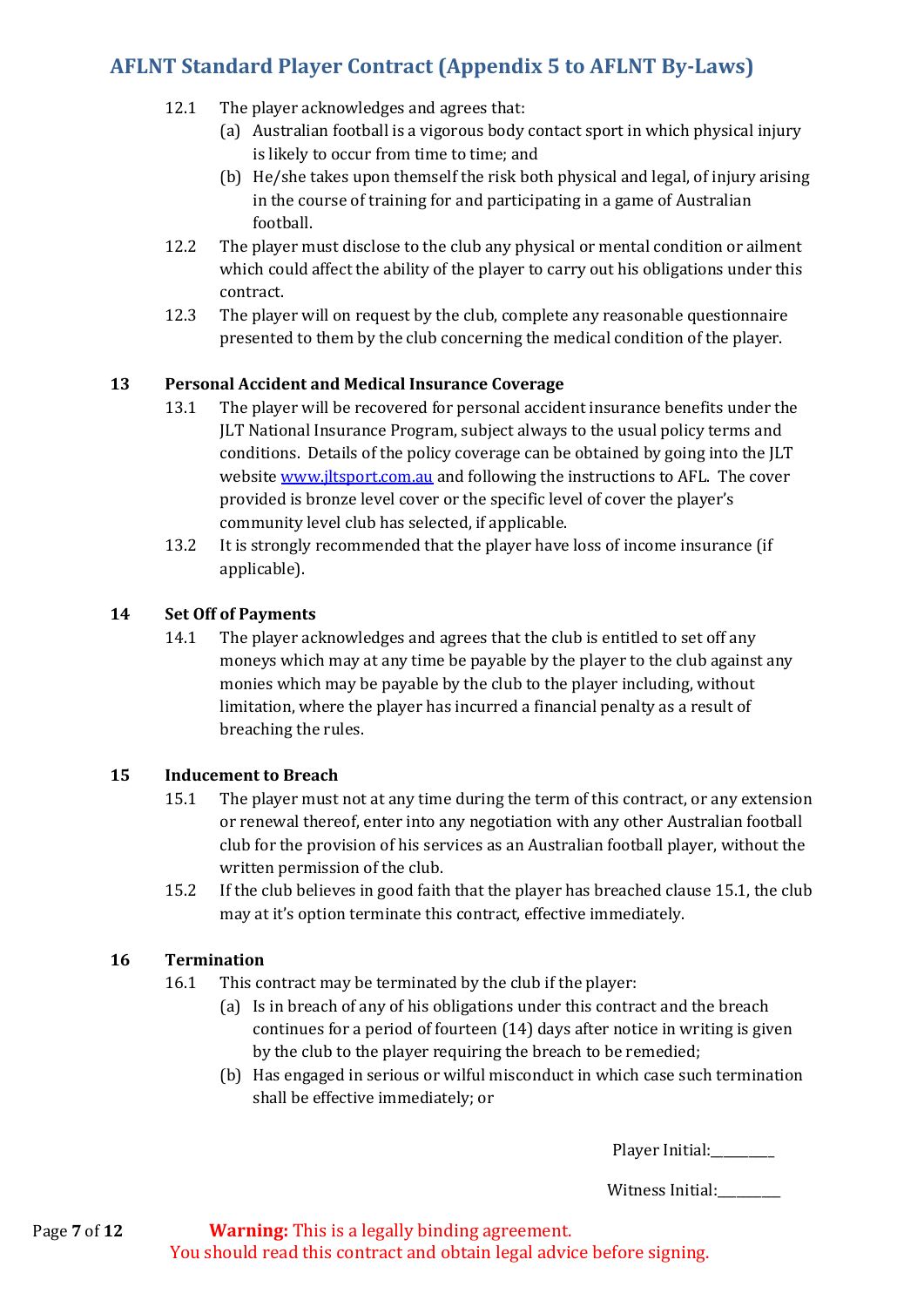- (c) Breaches his obligation under clause 15, in which case such termination shall be effective immediately.
- 16.2 This agreement may be terminated by the player if the club is in breach of any of it's obligations under this contract and the breach continues for a period of fourteen (14) days after notice in writing is given by the player to the club requiring the breach to be remedied.
- 16.3 Either the club or the player may immediately by notice in writing terminate this agreement if the player is included on the senior or rookie list of an AFL club, or if the player is removed from the playing list.

### **17 Entire Agreement**

17.1 This contract and the additional terms and conditions set out in Item 3 of the schedule, if any, embodies all of the terms of the agreement made between the parties except for the rules by which the player has agreed to be bound. Each party acknowledges that no representation has been relied upon in entering into this contract and that any previous agreement, understanding, representation or warranty touching or concerning the subject matter contained in this contract cease to have any effect.

### **18 Severability**

- 18.1 The provisions of this contract shall be read and construed independently of the other provisions so that if one or more provisions are deemed to be invalid for any reason, the remaining provisions shall be valid.
- 18.2 If any such provisions are found to be invalid but would be valid if some part of the provision were deleted, such provision shall apply with such modification as may be necessary to make it valid and effective.

### **19 Waiver and Variation**

- 19.1 A provision of or a right created by this contract may not be varied or waived except in writing signed by the party granting the variation or waiver.
- 19.2 A waiver by any party of any of the terms and conditions of the contract shall not be deemed or construed to be a waiver of such term or condition in the future or of any other subsequent breach of it.

### **20 Governing Law**

20.1 This contract shall be governed by the law of the State or Territory in which the state body is domiciled and the parties agree to submit to the jurisdiction of the courts of that State or Territory.

### **21 Interpretation**

- 21.1 In this contract the following expressions where the context so admits shall have the following meanings:
	- (a) Words importing the singular and/or first person singular shall include the plural and vice versa.

Player Initial: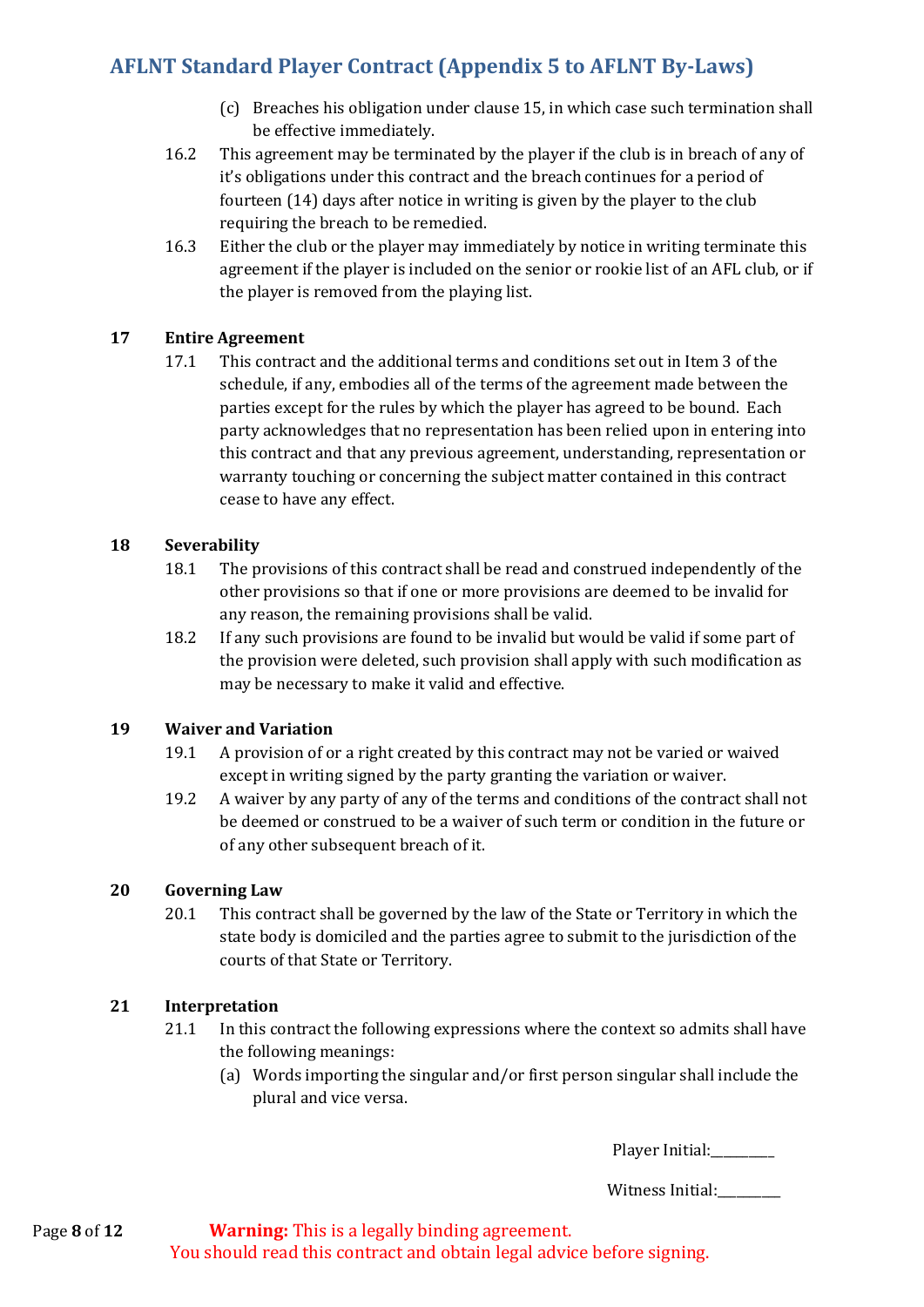- (b) Words referring to any body corporate shall include also it transferees, successors and assigns.
- 21.2 Paragraph headings are for reference purposes only and references to clauses and schedules are to clauses and schedules in this contract unless specified otherwise.

### **22 Definitions and Interpretation**

**AFL** means the Australian Football League (ACN 004 155 211);

**Contract** means this contract and any schedules to this contract;

**Laws of the Game** means the Laws of Australian Football as administered and controlled by the AFL, as amended from time to time;

**Match** means any home & away, finals or other official match approved or sanctioned by the club, relevant league, state body or AFL;

**Playing List** means the list of players published by the club from time to time, from which the club selects players for it's Australian football teams that it fields;

**Pre Season** means the period during the season preceding the series of home and away matches;

**Rules** means the constitution or memorandum and articles of association of the club, relevant league, state body or the AFL, Laws of the Game, and/or any other rules, regulations, by-laws, determinations and resolutions of the club, relevant league, state body or the AFL in force from time to time;

**Schedule** means a schedule to this contract;

**Season** means the period commencing on 1 January and ending on 31 October in each calendar year (commencing on 1 October and ending on 31 March in each calendar year for NTFL competition) ; and

**State Body** means the AFL (Vic), AFL (NSW/ACT), AFL (Tas), AFL (Qld), AFL (NT) the South Australian Football Commission or the Western Australian Football Commission as applicable.

| Player Initial: |  |
|-----------------|--|
|-----------------|--|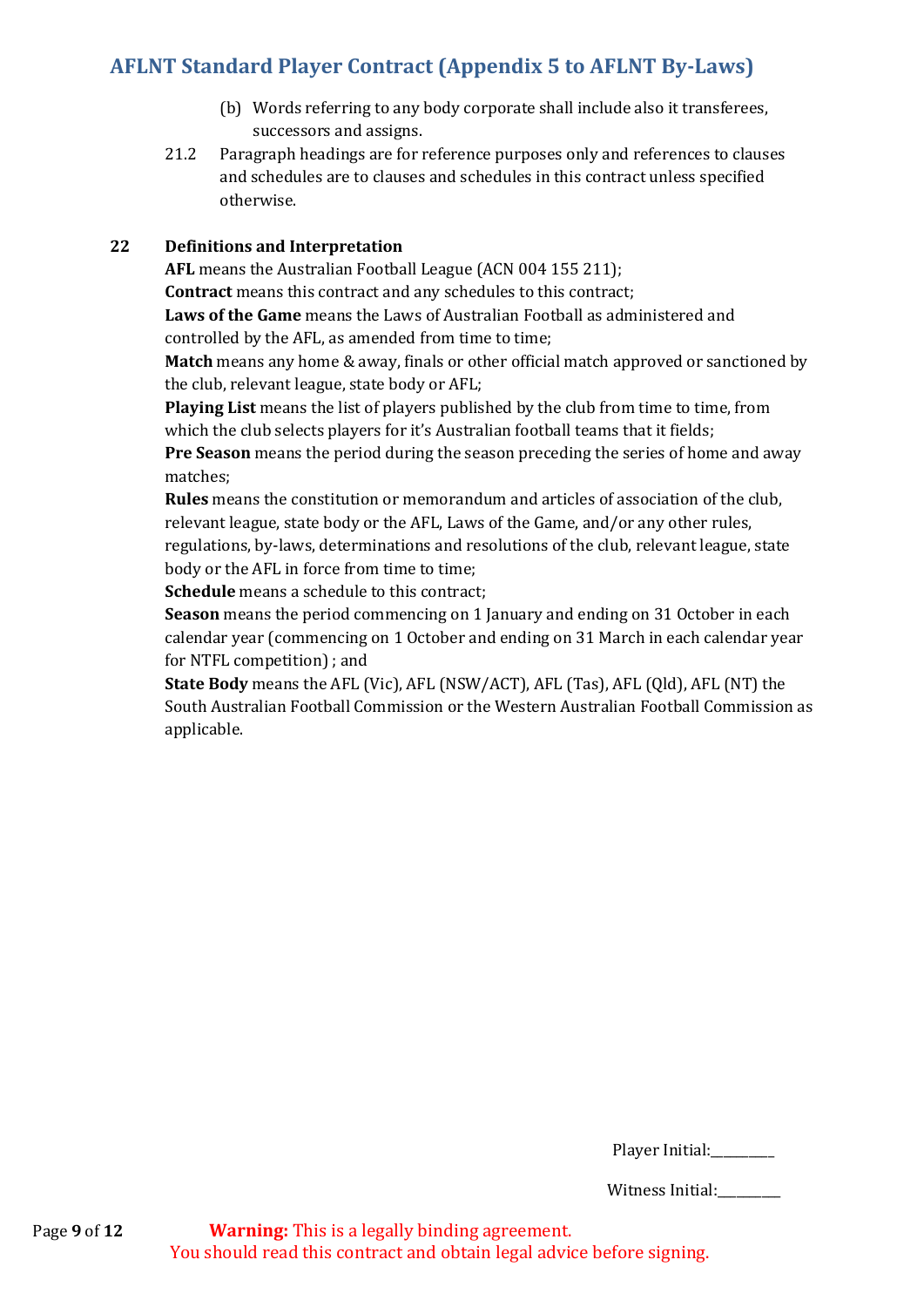#### Execution

This contract has been executed by the parties on the day and year referred to in page of this contract.

| Signed by the player                                  |                                                |      |
|-------------------------------------------------------|------------------------------------------------|------|
| Player Signature<br>In the presence of:               | Player - Printed Name                          | Date |
| Witness Signature                                     | <b>Witness - Printed Name</b>                  | Date |
| Signed by the parent/legal<br>guardian                |                                                |      |
| Parent/legal guardian<br>In the presence of:          | Parent/legal guardian -<br><b>Printed Name</b> | Date |
| Witness Signature                                     | <b>Witness - Printed Name</b>                  | Date |
| Signed by the club by it's<br>duly authorised officer |                                                |      |
| Club Auth. Officer Signature<br>In the presence of:   | Club Auth. Officer - Printed<br>Name           | Date |
| Witness Signature                                     | <b>Witness - Printed Name</b>                  | Date |

### **SCHEDULE**

Player Initial:\_\_\_\_\_\_\_\_\_\_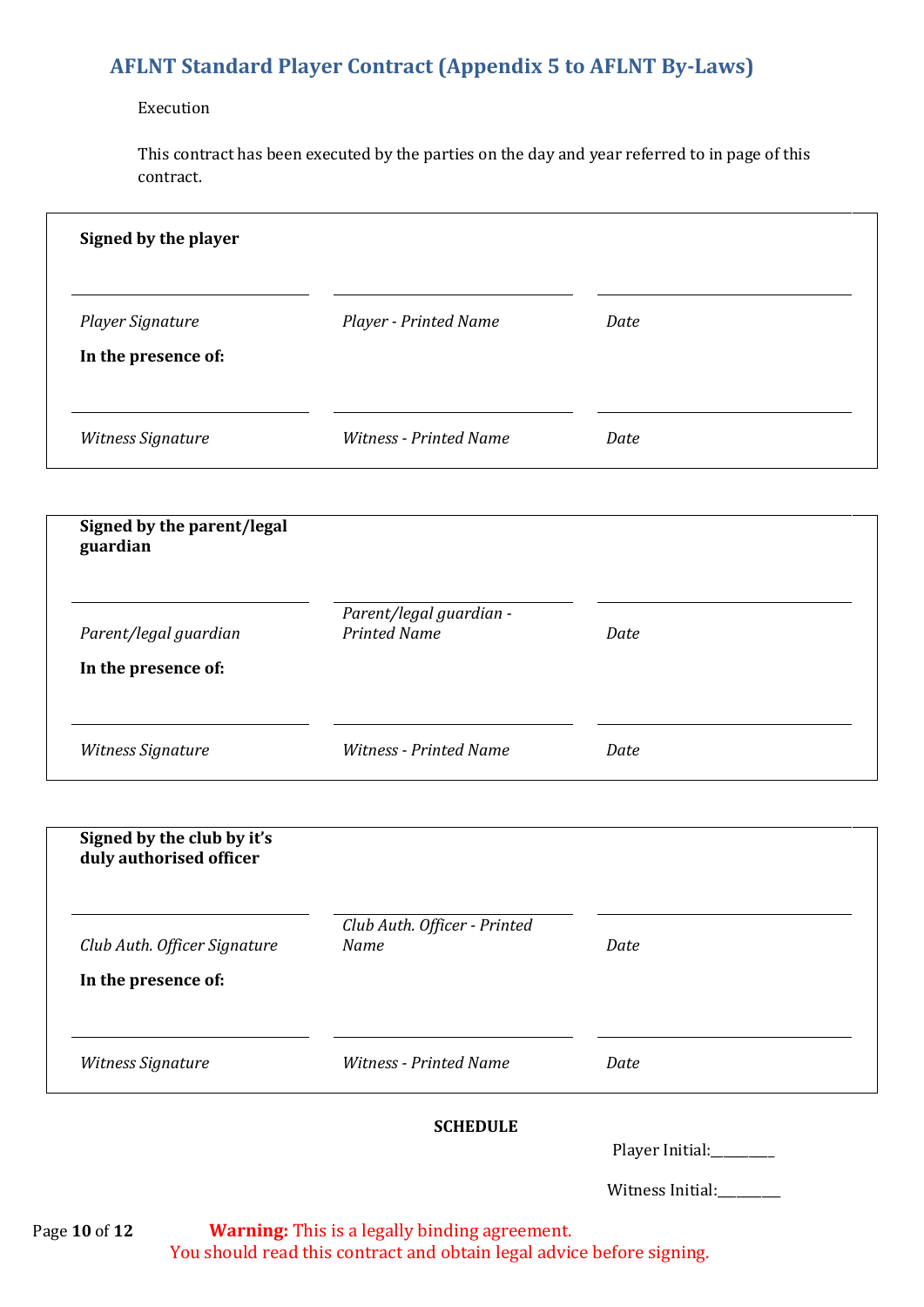|        | <b>Item 1 - Duration of Contract</b>    |  |
|--------|-----------------------------------------|--|
| Season |                                         |  |
| Season |                                         |  |
| Season |                                         |  |
|        |                                         |  |
|        | <b>Item 2 - Schedule of Payments</b>    |  |
| Year   |                                         |  |
| 1      | <b>Base Payment:</b>                    |  |
| 2      | Per Match:                              |  |
| 3      | Per Pre Season Match:                   |  |
| 4      | Expenses:                               |  |
| 5      | Incentives:                             |  |
| 6      | Other Payments:                         |  |
| 7      | Deletion Compensation Payment (if any): |  |
| 8      | Manner and dates for payment:           |  |
|        |                                         |  |
| Year   |                                         |  |
| 1      | <b>Base Payment:</b>                    |  |
| 2      | Per Match:                              |  |
| 3      | Per Pre Season Match:                   |  |
| 4      | Expenses:                               |  |
| 5      | Incentives:                             |  |
| 6      | Other Payments:                         |  |
| 7      | Deletion Compensation Payment (if any): |  |
| 8      | Manner and dates for payment:           |  |
| Year   |                                         |  |
| 1      | <b>Base Payment:</b>                    |  |
| 2      | Per Match:                              |  |
| 3      | Per Pre Season Match:                   |  |
| 4      | Expenses:                               |  |
| 5      | Incentives:                             |  |
| 6      | Other Payments:                         |  |
| 7      | Deletion Compensation Payment (if any): |  |
| 8      | Manner and dates for payment:           |  |
|        |                                         |  |

Player Initial:\_\_\_\_\_\_\_\_